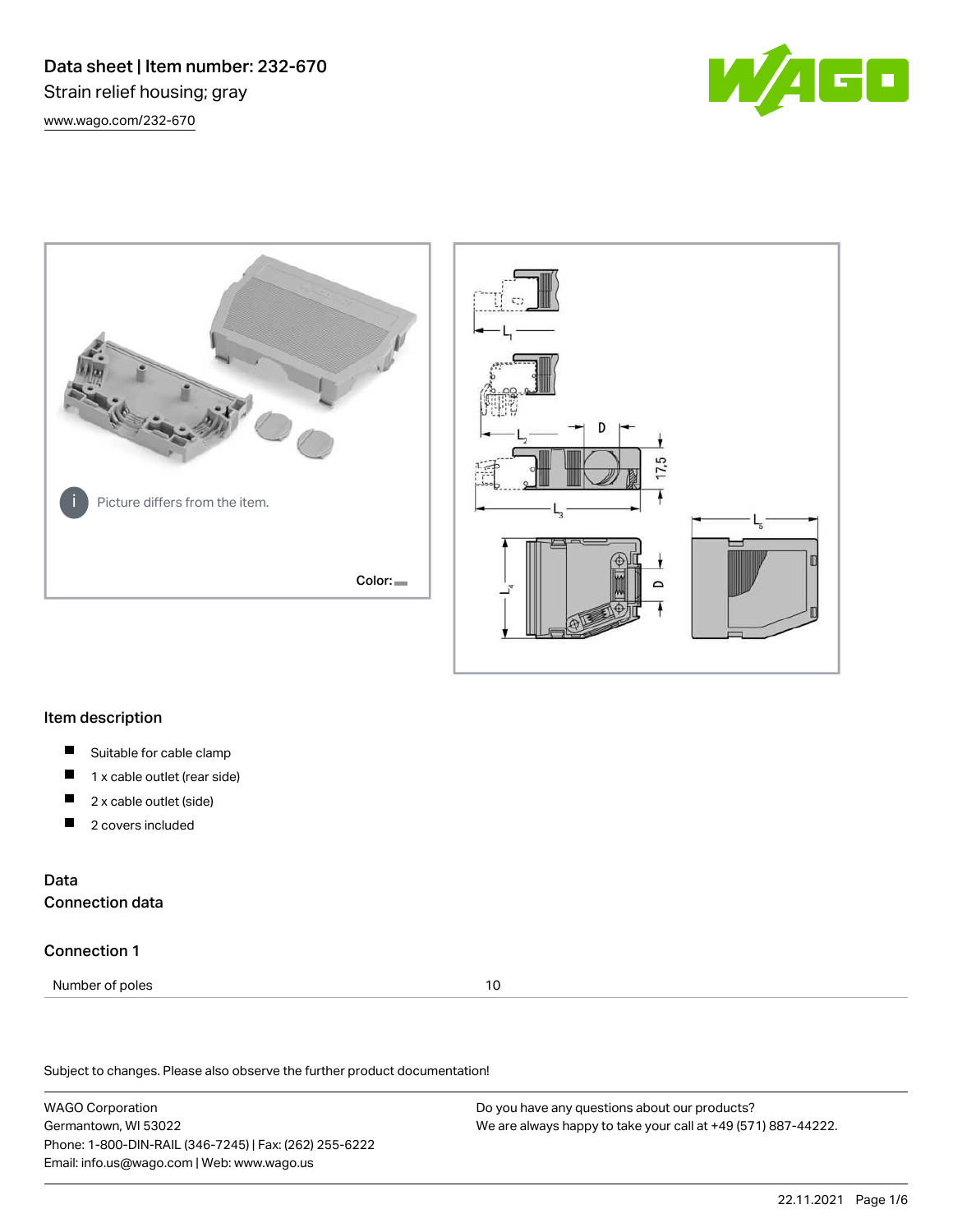

## Physical data

| Pin spacing | 7.5 mm / 0.295 inch  |
|-------------|----------------------|
| Width       | 54 mm / 2.126 inch   |
| Height      | 17.5 mm / 0.689 inch |
| Depth       | 85 mm / 3.346 inch   |
|             |                      |

#### Mechanical data

| Suitable |
|----------|
|          |

for standard male and female connectors

## Material data

| Color                       | gray              |
|-----------------------------|-------------------|
| Insulation material         | Polyamide (PA66)  |
| Flammability class per UL94 | V <sub>0</sub>    |
| Fire load                   | $0.625$ MJ        |
| Weight                      | 20.8 <sub>g</sub> |

### Commercial data

| Product Group         | 3 (Multi Conn. System) |
|-----------------------|------------------------|
| PU (SPU)              | 25 Stück               |
| Packaging type        | box                    |
| Country of origin     | DE                     |
| <b>GTIN</b>           | 4050821376156          |
| Customs tariff number | 85389099990            |

nem no.. 209-174<br>Cable clamp; for strain relief; 7 or more poles [www.wago.com/209-174](http://www.wago.com/209-174)

### Optional accessories

### Strain relief

Mounting accessories

#### Marking accessories

**Marker** 

#### Item no.: 2009-115/000-002

Item no.: 209-174

WMB-Inline; for Smart Printer; 1500 pieces on roll; stretchable 5 - 5.2 mm; plain; snap-on type; yellow

[www.wago.com/2009-115](http://www.wago.com/2009-115/000-002) [/000-002](http://www.wago.com/2009-115/000-002)

Subject to changes. Please also observe the further product documentation!

WAGO Corporation Germantown, WI 53022 Phone: 1-800-DIN-RAIL (346-7245) | Fax: (262) 255-6222 Email: info.us@wago.com | Web: www.wago.us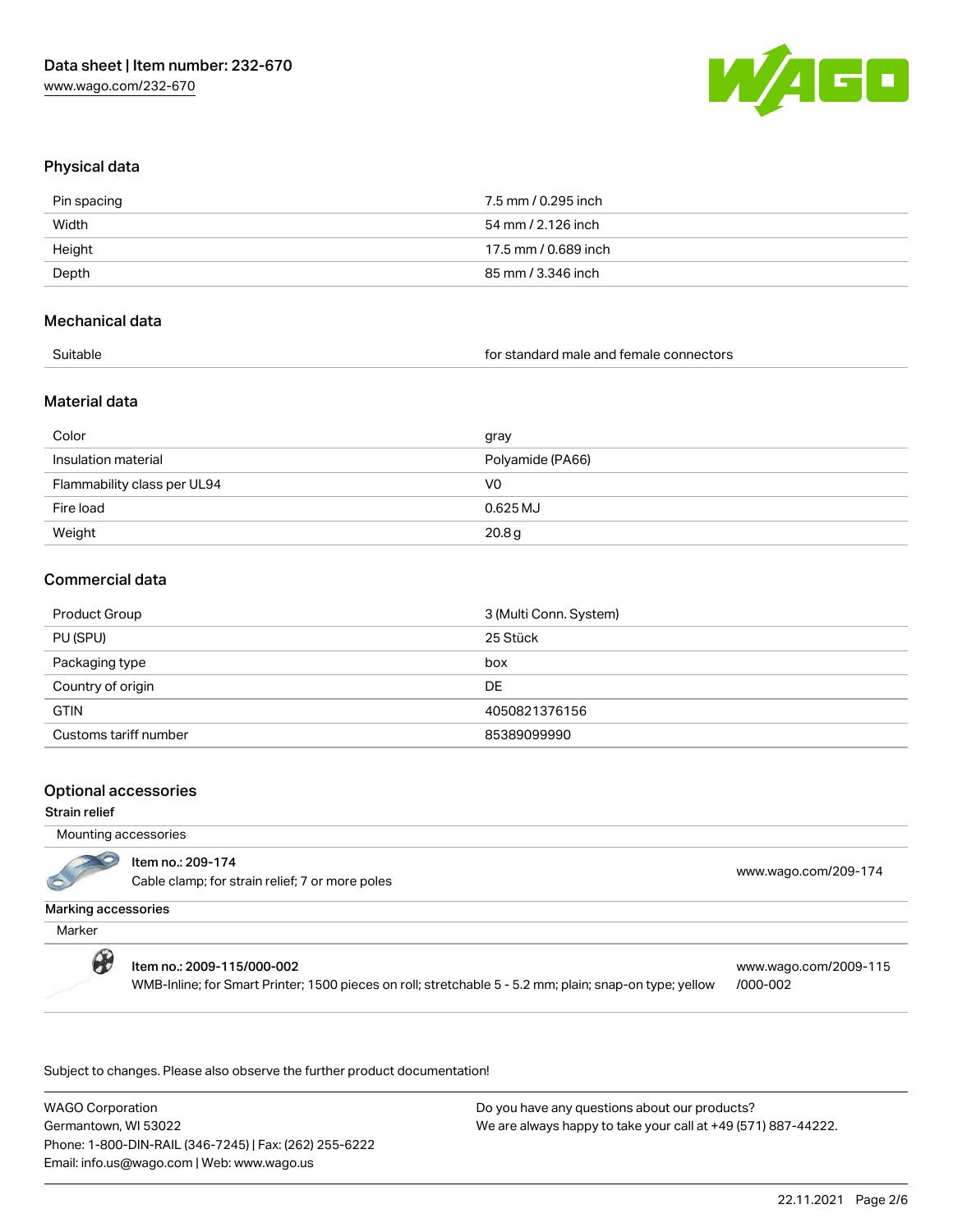Item no.: 2009-115/000-007

[www.wago.com/232-670](http://www.wago.com/232-670)





| $\sigma$   | WMB-Inline; for Smart Printer; 1500 pieces on roll; stretchable 5 - 5.2 mm; plain; snap-on type; gray                                                      | www.wago.com/2009-115<br>/000-007 |
|------------|------------------------------------------------------------------------------------------------------------------------------------------------------------|-----------------------------------|
| ₩          | Item no.: 2009-115/000-017<br>WMB-Inline; for Smart Printer; 1500 pieces on roll; stretchable 5 - 5.2 mm; plain; snap-on type; light<br>green              | www.wago.com/2009-115<br>/000-017 |
| ₩          | Item no.: 2009-115/000-023<br>WMB-Inline; for Smart Printer; 1500 pieces on roll; stretchable 5 - 5.2 mm; plain; snap-on type; green                       | www.wago.com/2009-115<br>/000-023 |
| $\theta$   | Item no.: 2009-115/000-024<br>WMB-Inline; for Smart Printer; 1500 pieces on roll; stretchable 5 - 5.2 mm; plain; snap-on type; violet                      | www.wago.com/2009-115<br>/000-024 |
| H          | Item no.: 2009-115<br>WMB-Inline; for Smart Printer; 1500 pieces on roll; stretchable 5 - 5.2 mm; plain; snap-on type; white                               | www.wago.com/2009-115             |
|            | Item no.: 793-5501/000-007<br>WMB marking card; as card; for terminal block width 5 - 17.5 mm; stretchable 5 - 5.2 mm; plain; snap-on<br>type; gray        | www.wago.com/793-5501<br>/000-007 |
|            | Item no.: 793-5501/000-012<br>WMB marking card; as card; for terminal block width 5 - 17.5 mm; stretchable 5 - 5.2 mm; plain; snap-on<br>type; orange      | www.wago.com/793-5501<br>/000-012 |
|            | Item no.: 793-5501/000-014<br>WMB marking card; as card; for terminal block width 5 - 17.5 mm; stretchable 5 - 5.2 mm; plain; snap-on<br>type; brown       | www.wago.com/793-5501<br>/000-014 |
|            | Item no.: 793-5501/000-017<br>WMB marking card; as card; for terminal block width 5 - 17.5 mm; stretchable 5 - 5.2 mm; plain; snap-on<br>type; green       | www.wago.com/793-5501<br>/000-017 |
| <b>TIL</b> | Item no.: 793-5501/000-023<br>WMB marking card; as card; for terminal block width 5 - 17.5 mm; stretchable 5 - 5.2 mm; plain; snap-on<br>type; light green | www.wago.com/793-5501<br>/000-023 |
|            | Item no.: 793-5501/000-024<br>WMB marking card; as card; for terminal block width 5 - 17.5 mm; stretchable 5 - 5.2 mm; plain; snap-on<br>type; violet      | www.wago.com/793-5501<br>/000-024 |

Subject to changes. Please also observe the further product documentation!

WAGO Corporation Germantown, WI 53022 Phone: 1-800-DIN-RAIL (346-7245) | Fax: (262) 255-6222 Email: info.us@wago.com | Web: www.wago.us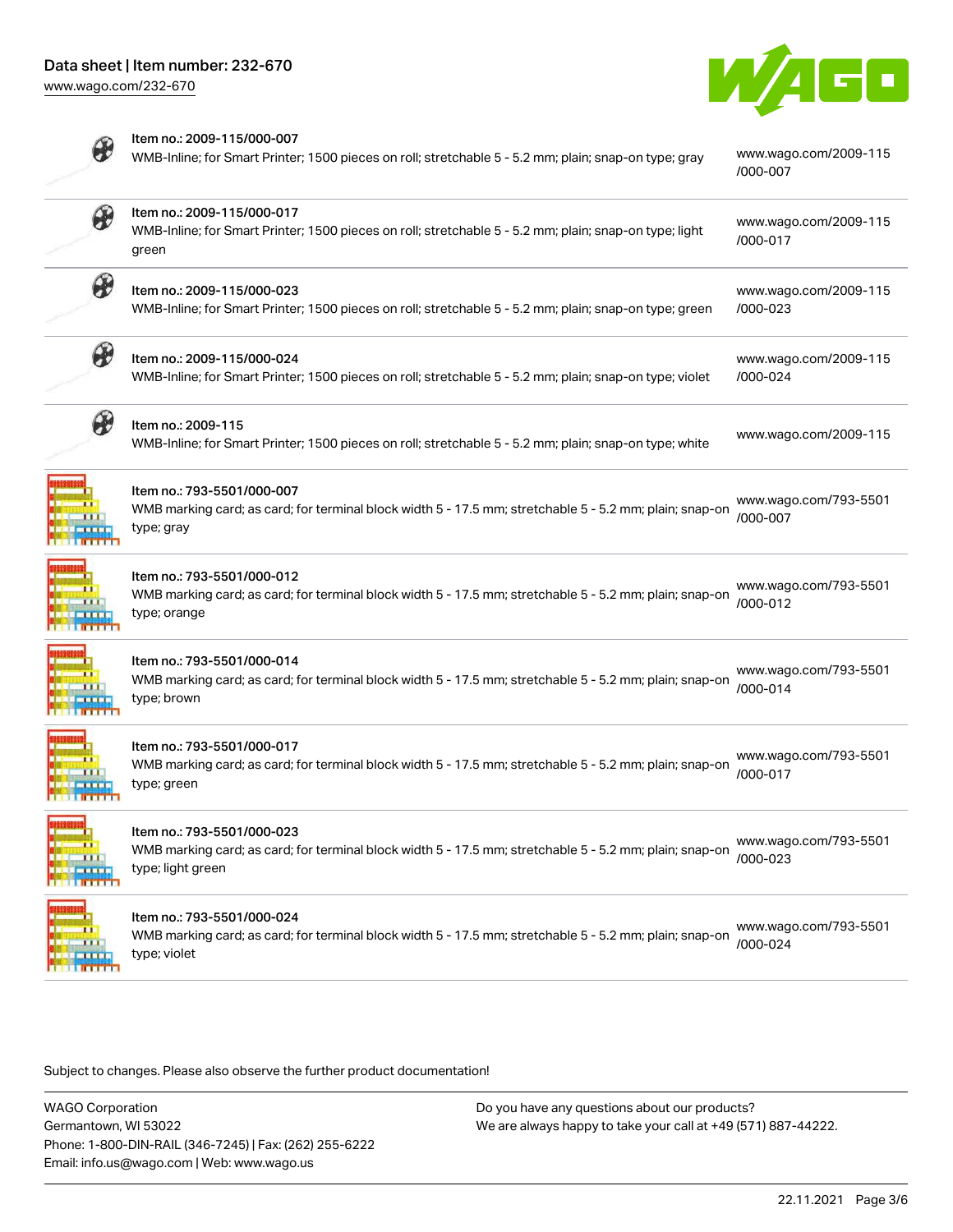## Data sheet | Item number: 232-670

[www.wago.com/232-670](http://www.wago.com/232-670)



#### Item no.: 793-501/000-002

WMB marking card; as card; not stretchable; plain; snap-on type; yellow



[www.wago.com/793-501](http://www.wago.com/793-501/000-002) [/000-002](http://www.wago.com/793-501/000-002)

[www.wago.com/793-501](http://www.wago.com/793-501/000-007)

[www.wago.com/793-501](http://www.wago.com/793-501/000-017)

[www.wago.com/793-501](http://www.wago.com/793-501/000-012)

[www.wago.com/793-501](http://www.wago.com/793-501/000-023)

[www.wago.com/793-501](http://www.wago.com/793-501/000-006)

[www.wago.com/793-501](http://www.wago.com/793-501/000-005)

[www.wago.com/793-501](http://www.wago.com/793-501/000-024)

[/000-007](http://www.wago.com/793-501/000-007)

[/000-017](http://www.wago.com/793-501/000-017)

[/000-012](http://www.wago.com/793-501/000-012)

[/000-023](http://www.wago.com/793-501/000-023)

[/000-006](http://www.wago.com/793-501/000-006)

[/000-005](http://www.wago.com/793-501/000-005)

[/000-024](http://www.wago.com/793-501/000-024)

## Item no.: 793-501/000-007 WMB marking card; as card; not stretchable; plain; snap-on type; gray

| Item no.: 793-501/000-017                                                    |  |
|------------------------------------------------------------------------------|--|
| WMB marking card; as card; not stretchable; plain; snap-on type; light green |  |

Item no.: 793-501/000-012

WMB marking card; as card; not stretchable; plain; snap-on type; orange



Item no.: 793-501/000-023 WMB marking card; as card; not stretchable; plain; snap-on type; green



## Item no.: 793-501/000-006 WMB marking card; as card; not stretchable; plain; snap-on type; blue

Item no.: 793-501/000-005 WMB marking card; as card; not stretchable; plain; snap-on type; red



Item no.: 793-501

[www.wago.com/793-501](http://www.wago.com/793-501)<br>WMB marking card; as card; not stretchable; plain; snap-on type; white



# Item no.: 793-501/000-024 WMB marking card; as card; not stretchable; plain; snap-on type; violet



Item no.: 793-5501/000-005

WMB marking card; as card; for terminal block width 5 - 17.5 mm; stretchable 5 - 5.2 mm; plain; snap-on type; red [www.wago.com/793-5501](http://www.wago.com/793-5501/000-005) [/000-005](http://www.wago.com/793-5501/000-005)

**ALL LE INTERN**  Item no.: 793-5501/000-002

WMB marking card; as card; for terminal block width 5 - 17.5 mm; stretchable 5 - 5.2 mm; plain; snap-on type; yellow [www.wago.com/793-5501](http://www.wago.com/793-5501/000-002) [/000-002](http://www.wago.com/793-5501/000-002)

Subject to changes. Please also observe the further product documentation!

WAGO Corporation Germantown, WI 53022 Phone: 1-800-DIN-RAIL (346-7245) | Fax: (262) 255-6222 Email: info.us@wago.com | Web: www.wago.us Do you have any questions about our products? We are always happy to take your call at +49 (571) 887-44222.

22.11.2021 Page 4/6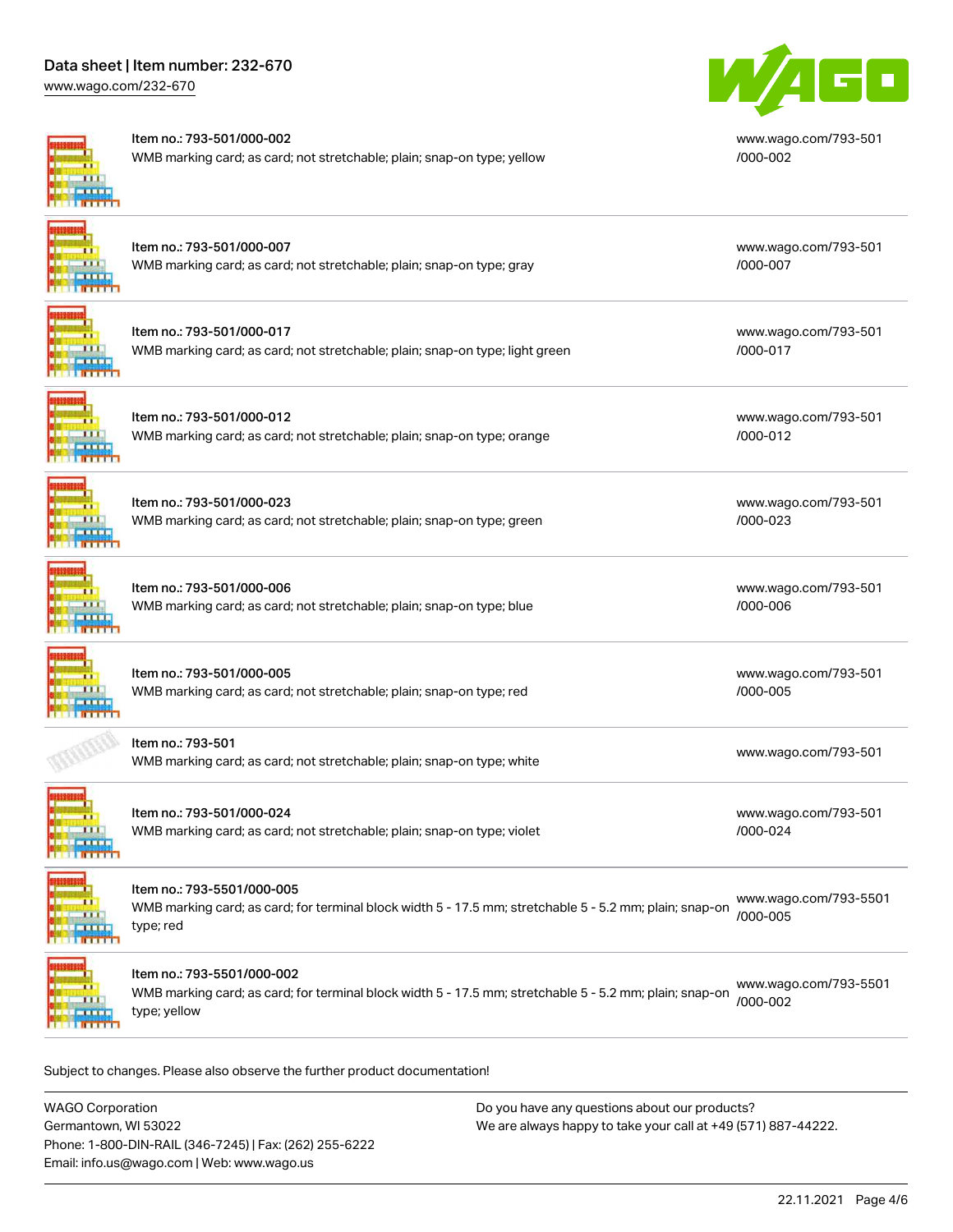[www.wago.com/232-670](http://www.wago.com/232-670)



|                                                                                              | Item no.: 793-5501/000-006<br>www.wago.com/793-5501<br>WMB marking card; as card; for terminal block width 5 - 17.5 mm; stretchable 5 - 5.2 mm; plain; snap-on<br>/000-006<br>type; blue |               |                       |  |  |  |
|----------------------------------------------------------------------------------------------|------------------------------------------------------------------------------------------------------------------------------------------------------------------------------------------|---------------|-----------------------|--|--|--|
|                                                                                              | Item no.: 793-5501<br>WMB marking card; as card; for terminal block width 5 - 17.5 mm; stretchable 5 - 5.2 mm; plain; snap-on www.wago.com/793-5501<br>type; white                       |               |                       |  |  |  |
| $\bullet$                                                                                    | Item no.: 2009-115/000-012<br>WMB-Inline; for Smart Printer; 1500 pieces on roll; stretchable 5 - 5.2 mm; plain; snap-on type; orange                                                    | /000-012      | www.wago.com/2009-115 |  |  |  |
| ₩                                                                                            | Item no.: 2009-115/000-006<br>WMB-Inline; for Smart Printer; 1500 pieces on roll; stretchable 5 - 5.2 mm; plain; snap-on type; blue                                                      | /000-006      | www.wago.com/2009-115 |  |  |  |
| Mounting                                                                                     |                                                                                                                                                                                          |               |                       |  |  |  |
|                                                                                              | Mounting accessories                                                                                                                                                                     |               |                       |  |  |  |
|                                                                                              | Item no.: 209-173<br>Fixing screw; for cable clamp; 7 or more poles                                                                                                                      |               | www.wago.com/209-173  |  |  |  |
| <b>Downloads</b><br>Documentation<br><b>Additional Information</b><br>Technical explanations | 2019 Apr 3                                                                                                                                                                               | pdf<br>2.0 MB | Download              |  |  |  |
| <b>CAD</b> files<br>CAD data                                                                 |                                                                                                                                                                                          |               |                       |  |  |  |
| 2D/3D Models 232-670                                                                         |                                                                                                                                                                                          | <b>URL</b>    | Download              |  |  |  |
| CAE data                                                                                     |                                                                                                                                                                                          |               |                       |  |  |  |
| ZUKEN Portal 232-670                                                                         |                                                                                                                                                                                          | <b>URL</b>    | Download              |  |  |  |
| <b>Compliance Search</b>                                                                     | <b>Environmental Product Compliance</b>                                                                                                                                                  |               |                       |  |  |  |
|                                                                                              | Environmental Product Compliance 232-670<br>Strain relief housing; gray                                                                                                                  | URL           | Download              |  |  |  |
|                                                                                              | Subject to changes. Please also observe the further product documentation!                                                                                                               |               |                       |  |  |  |

WAGO Corporation Germantown, WI 53022 Phone: 1-800-DIN-RAIL (346-7245) | Fax: (262) 255-6222 Email: info.us@wago.com | Web: www.wago.us Do you have any questions about our products? We are always happy to take your call at +49 (571) 887-44222.